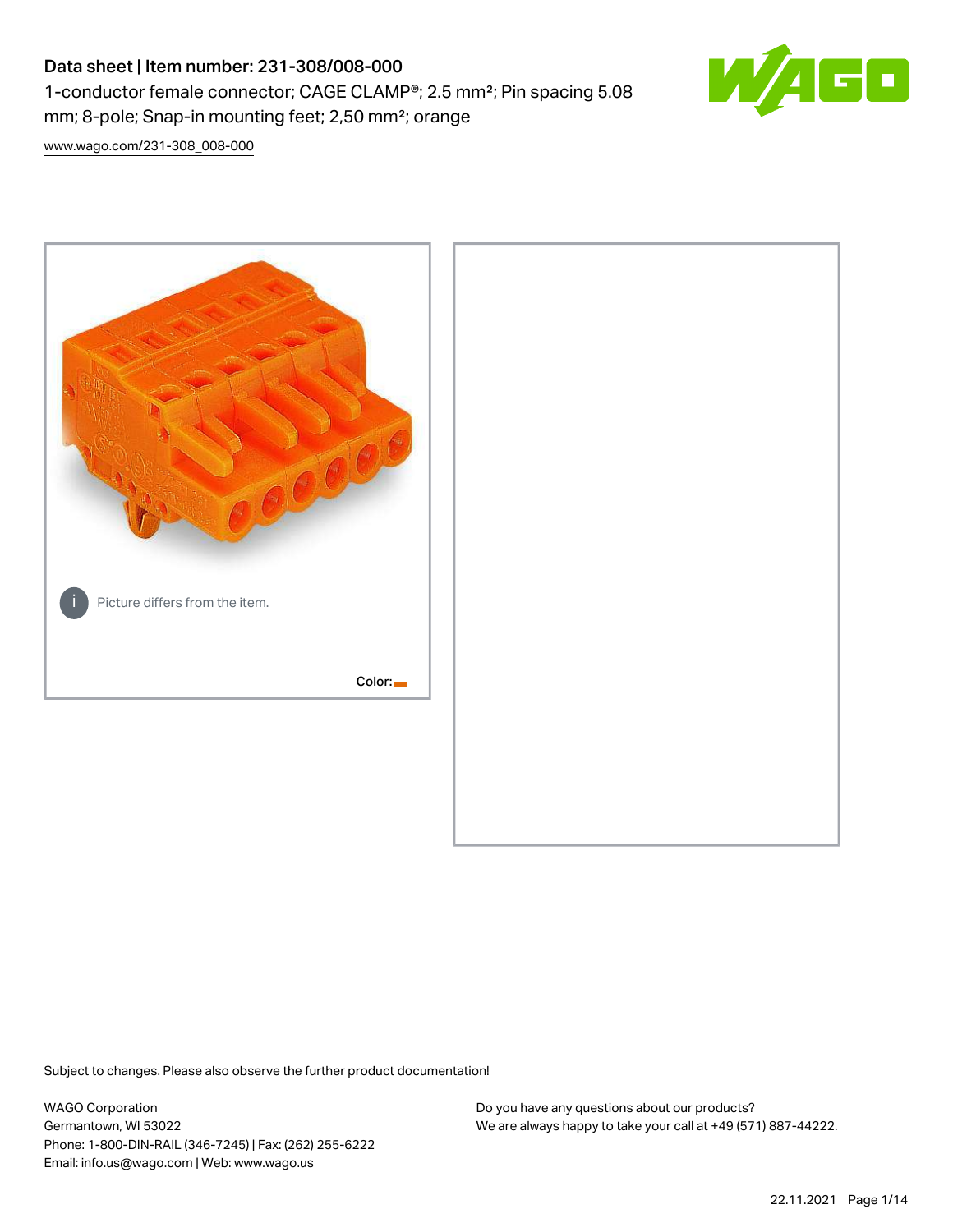

Dimensions in mm

 $L =$  (pole no. x pin spacing) + 1.5 mm

2- to 3-pole female connectors – one latch only

#### Item description

- **Universal connection for all conductor types**
- Easy cable pre-assembly and on-unit wiring via vertical and horizontal CAGE CLAMP<sup>®</sup> actuation  $\blacksquare$
- $\blacksquare$ Integrated test ports
- $\blacksquare$ With coding fingers

Subject to changes. Please also observe the further product documentation! Data

WAGO Corporation Germantown, WI 53022 Phone: 1-800-DIN-RAIL (346-7245) | Fax: (262) 255-6222 Email: info.us@wago.com | Web: www.wago.us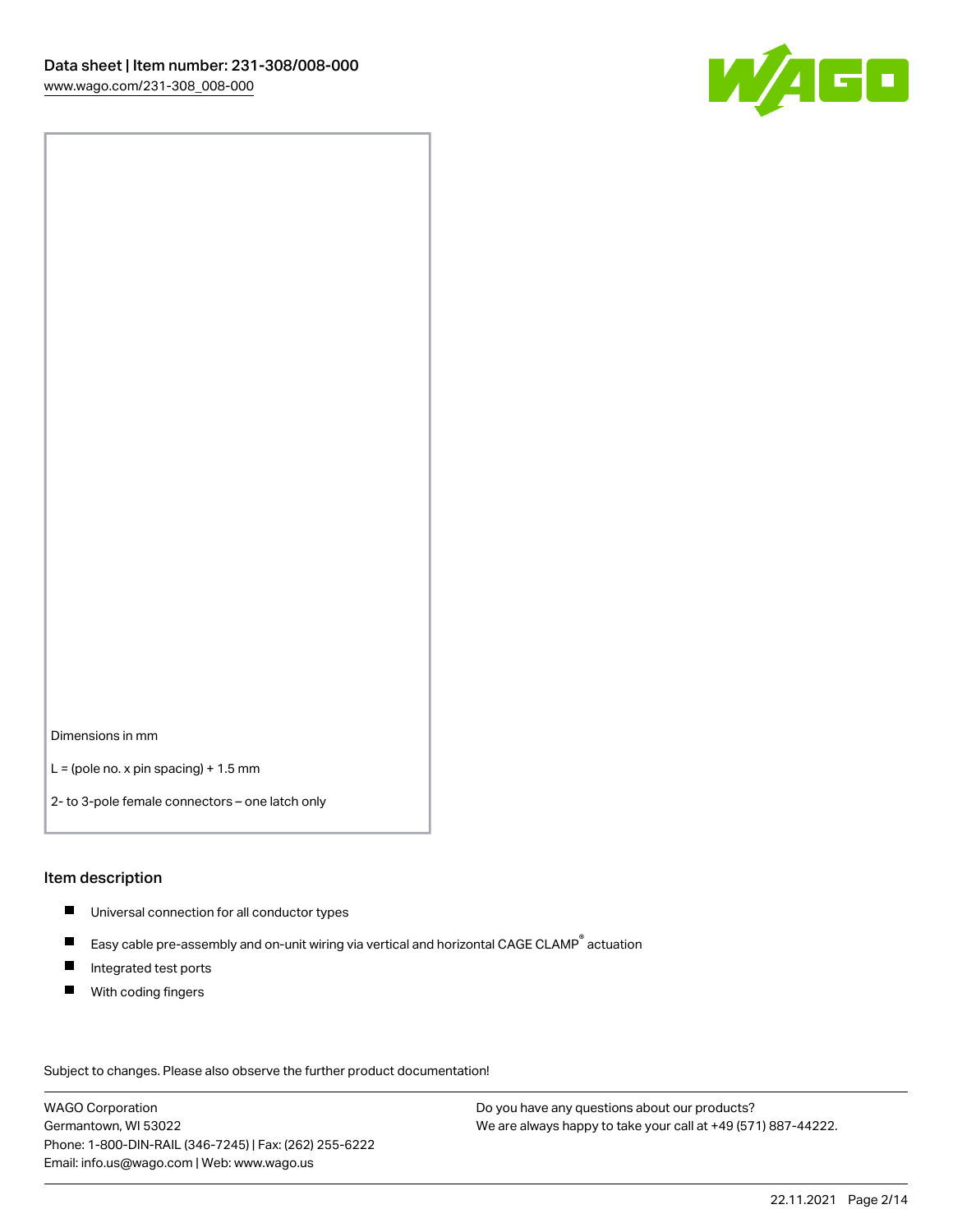

# Data Notes

| Safety information 1 | The MCS-MULTI CONNECTION SYSTEM includes connectors<br>without breaking capacity in accordance with DIN EN 61984. When<br>used as intended, these connectors must not be connected<br>/disconnected when live or under load. The circuit design should<br>ensure header pins, which can be touched, are not live when<br>unmated. |
|----------------------|-----------------------------------------------------------------------------------------------------------------------------------------------------------------------------------------------------------------------------------------------------------------------------------------------------------------------------------|
| Variants:            | Gold-plated or partially gold-plated contact surfaces<br>Other versions (or variants) can be requested from WAGO Sales or<br>configured at https://configurator.wago.com/                                                                                                                                                         |

# Electrical data

# IEC Approvals

| Ratings per                 | IEC/EN 60664-1                                                        |
|-----------------------------|-----------------------------------------------------------------------|
| Rated voltage (III / 3)     | 320 V                                                                 |
| Rated surge voltage (III/3) | 4 <sub>k</sub> V                                                      |
| Rated voltage (III/2)       | 320 V                                                                 |
| Rated surge voltage (III/2) | 4 <sub>k</sub> V                                                      |
| Nominal voltage (II/2)      | 630 V                                                                 |
| Rated surge voltage (II/2)  | 4 <sub>k</sub> V                                                      |
| Rated current               | 16A                                                                   |
| Legend (ratings)            | $(III / 2)$ $\triangle$ Overvoltage category III / Pollution degree 2 |

# UL Approvals

| Approvals per                  | UL 1059 |
|--------------------------------|---------|
| Rated voltage UL (Use Group B) | 300 V   |
| Rated current UL (Use Group B) | 15 A    |
| Rated voltage UL (Use Group D) | 300 V   |
| Rated current UL (Use Group D) | 10 A    |

# Ratings per UL

| Rated voltage UL 1977 | 600 V         |
|-----------------------|---------------|
| Rated current UL 1977 | $\sim$ $\sim$ |

# CSA Approvals

Approvals per CSA

Subject to changes. Please also observe the further product documentation!

| <b>WAGO Corporation</b>                                | Do you have any questions about our products?                 |
|--------------------------------------------------------|---------------------------------------------------------------|
| Germantown, WI 53022                                   | We are always happy to take your call at +49 (571) 887-44222. |
| Phone: 1-800-DIN-RAIL (346-7245)   Fax: (262) 255-6222 |                                                               |
| Email: info.us@wago.com   Web: www.wago.us             |                                                               |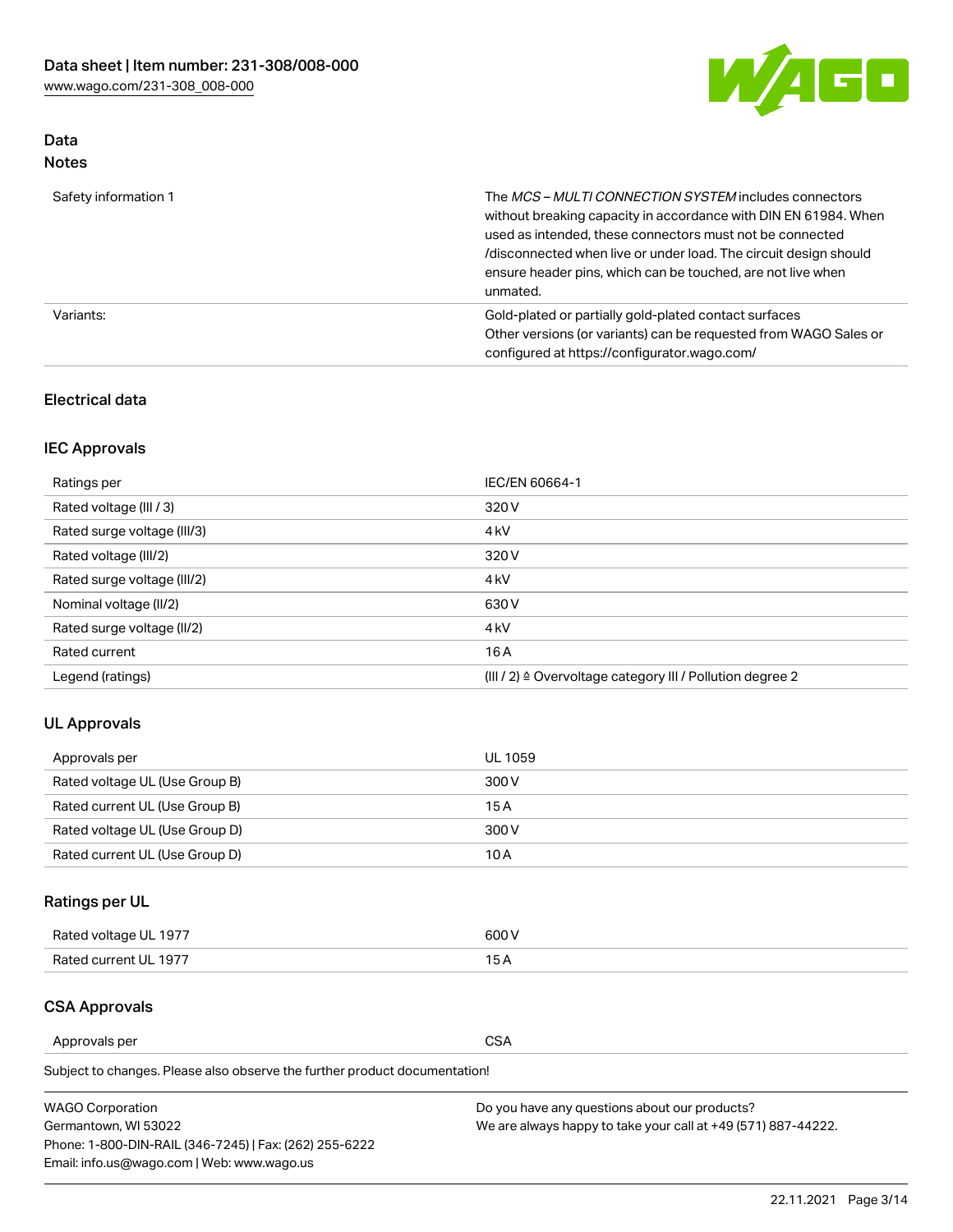[www.wago.com/231-308\\_008-000](http://www.wago.com/231-308_008-000)



| Rated voltage CSA (Use Group B) | 300 V |
|---------------------------------|-------|
| Rated current CSA (Use Group B) | 15 A  |
| Rated voltage CSA (Use Group D) | 300 V |
| Rated current CSA (Use Group D) | 10 A  |

### Connection data

| Total number of connection points |  |
|-----------------------------------|--|
| Total number of potentials        |  |
| Number of connection types        |  |
| Number of levels                  |  |

### Connection 1

| Connection technology                             | CAGE CLAMP®                            |
|---------------------------------------------------|----------------------------------------|
| Actuation type                                    | Operating tool                         |
| Solid conductor                                   | $0.082.5$ mm <sup>2</sup> / 28  12 AWG |
| Fine-stranded conductor                           | $0.082.5$ mm <sup>2</sup> / 28  12 AWG |
| Fine-stranded conductor; with insulated ferrule   | $0.251.5$ mm <sup>2</sup>              |
| Fine-stranded conductor; with uninsulated ferrule | $0.252.5$ mm <sup>2</sup>              |
| Strip length                                      | $89$ mm $/ 0.310.35$ inch              |
| Number of poles                                   | 8                                      |
| Conductor entry direction to mating direction     | 0°                                     |

# Physical data

| Pin spacing             | 5.08 mm / 0.2 inch    |
|-------------------------|-----------------------|
| Width                   | 42.14 mm / 1.659 inch |
| Height                  | 18.8 mm / 0.74 inch   |
| Height from the surface | 14.3 mm / 0.563 inch  |
| Depth                   | 26.45 mm / 1.041 inch |

### Mechanical data

| Housing sheet thickness | $0.61.2$ mm $/0.0240.047$ inch |
|-------------------------|--------------------------------|
| Mounting type           | Snap-in foot                   |
| Mounting type           | Panel mounting                 |

### Plug-in connection

Contact type (pluggable connector) example a set of the Female connector/socket

Subject to changes. Please also observe the further product documentation!

WAGO Corporation Germantown, WI 53022 Phone: 1-800-DIN-RAIL (346-7245) | Fax: (262) 255-6222 Email: info.us@wago.com | Web: www.wago.us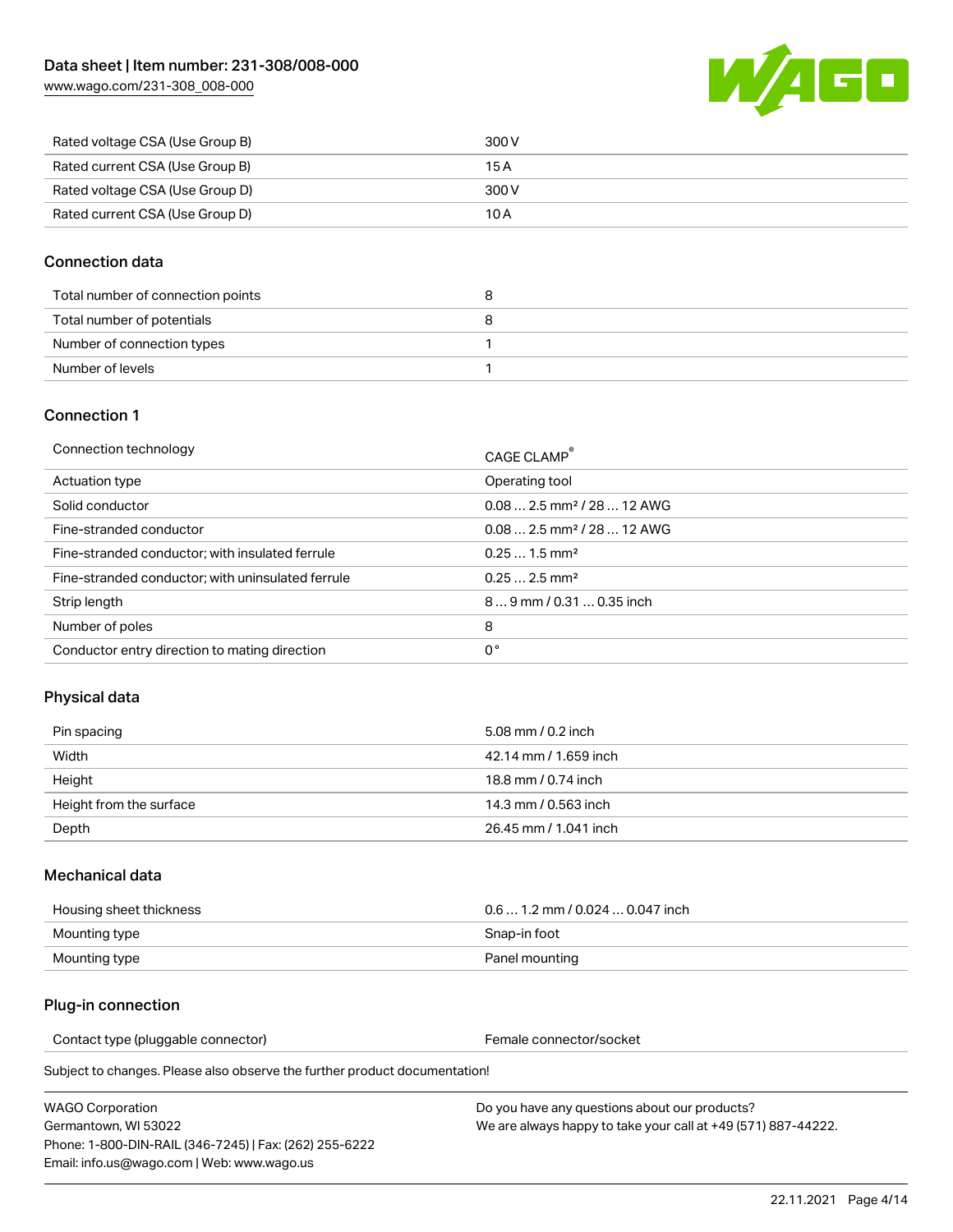[www.wago.com/231-308\\_008-000](http://www.wago.com/231-308_008-000)



| Connector (connection type)   | for conductor |
|-------------------------------|---------------|
| Mismating protection          | No            |
| Locking of plug-in connection | Without       |

### Material data

| Color                       | orange                            |
|-----------------------------|-----------------------------------|
| Material group              |                                   |
| Insulation material         | Polyamide (PA66)                  |
| Flammability class per UL94 | V0                                |
| Clamping spring material    | Chrome nickel spring steel (CrNi) |
| Contact material            | Copper alloy                      |
| Contact plating             | tin-plated                        |
| Fire load                   | 0.216 MJ                          |
| Weight                      | 14.8 <sub>g</sub>                 |
|                             |                                   |

### Environmental requirements

| Limit temperature range | ⊥+85 °C<br>co<br>-ou |  |
|-------------------------|----------------------|--|
|-------------------------|----------------------|--|

### Commercial data

| Product Group         | 3 (Multi Conn. System) |
|-----------------------|------------------------|
| PU (SPU)              | 50 Stück               |
| Packaging type        | box                    |
| Country of origin     | DE                     |
| <b>GTIN</b>           | 4044918347181          |
| Customs tariff number | 8536694040             |

### Approvals / Certificates

#### Country specific Approvals

| Logo | Approval                                                                   | <b>Additional Approval Text</b> | Certificate<br>name |
|------|----------------------------------------------------------------------------|---------------------------------|---------------------|
|      | <b>CB</b><br><b>DEKRA Certification B.V.</b>                               | IEC 61984                       | NL-39756            |
|      | <b>CSA</b><br>DEKRA Certification B.V.                                     | C <sub>22.2</sub>               | 1466354             |
|      | <b>KEMA/KEUR</b><br>DEKRA Certification B.V.                               | EN 61984                        | 2190761.01          |
|      | Subject to changes. Please also observe the further product documentation! |                                 |                     |

WAGO Corporation Germantown, WI 53022 Phone: 1-800-DIN-RAIL (346-7245) | Fax: (262) 255-6222 Email: info.us@wago.com | Web: www.wago.us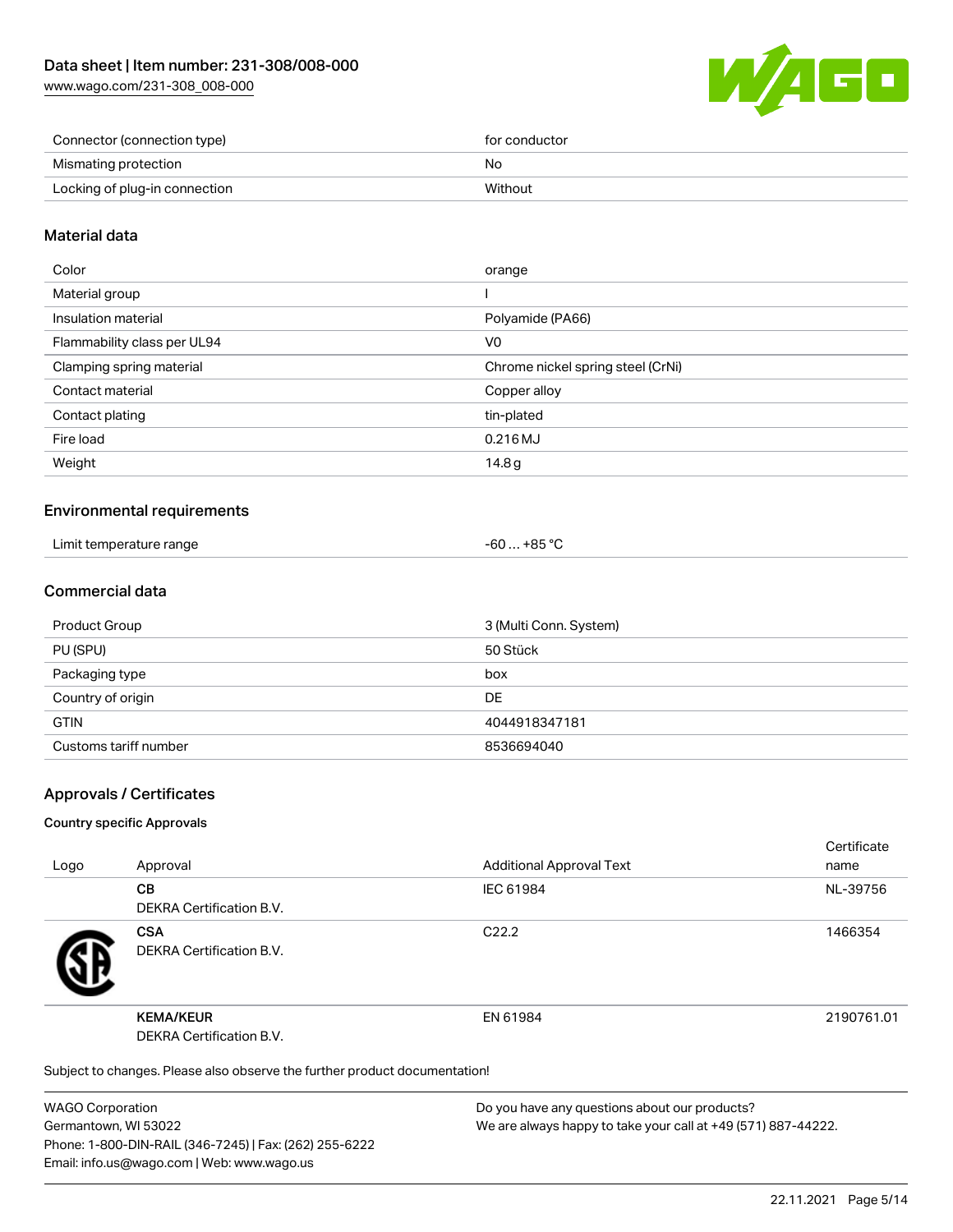



#### Ship Approvals

| Logo                  | Approval                                  | <b>Additional Approval Text</b> | Certificate<br>name               |
|-----------------------|-------------------------------------------|---------------------------------|-----------------------------------|
| ABS<br><b>COMMENT</b> | <b>ABS</b><br>American Bureau of Shipping | $\overline{\phantom{0}}$        | $19-$<br>HG1869876-<br><b>PDA</b> |

#### UL-Approvals

| Logo | Approval                             | <b>Additional Approval Text</b> | Certificate<br>name |
|------|--------------------------------------|---------------------------------|---------------------|
| Ъ.   | UL<br>UL International Germany GmbH  | <b>UL 1977</b>                  | E45171              |
|      | UR<br>Underwriters Laboratories Inc. | <b>UL 1059</b>                  | E45172              |

### Counterpart

| <b>STARFE</b> | Item no.231-638<br>Male connector; 8-pole; Pin spacing 5.08 mm; orange | www.wago.com/231-638 |
|---------------|------------------------------------------------------------------------|----------------------|
|               |                                                                        |                      |

### Optional accessories

# Testing accessories

| Testing accessories |
|---------------------|



| ltem no.: 210-136<br>Test plug; 2 mm Ø; with 500 mm cable                                                                  | www.wago.com/210-136 |
|----------------------------------------------------------------------------------------------------------------------------|----------------------|
| Item no.: 231-661<br>Test plugs for female connectors; for 5 mm and 5.08 mm pin spacing; 2,50 mm <sup>2</sup> ; light gray | www.wago.com/231-661 |

#### **Mounting**

Mounting accessories

Subject to changes. Please also observe the further product documentation!

| <b>WAGO Corporation</b>                                | Do you have any questions about our products?                 |
|--------------------------------------------------------|---------------------------------------------------------------|
| Germantown, WI 53022                                   | We are always happy to take your call at +49 (571) 887-44222. |
| Phone: 1-800-DIN-RAIL (346-7245)   Fax: (262) 255-6222 |                                                               |
| Email: info.us@wago.com   Web: www.wago.us             |                                                               |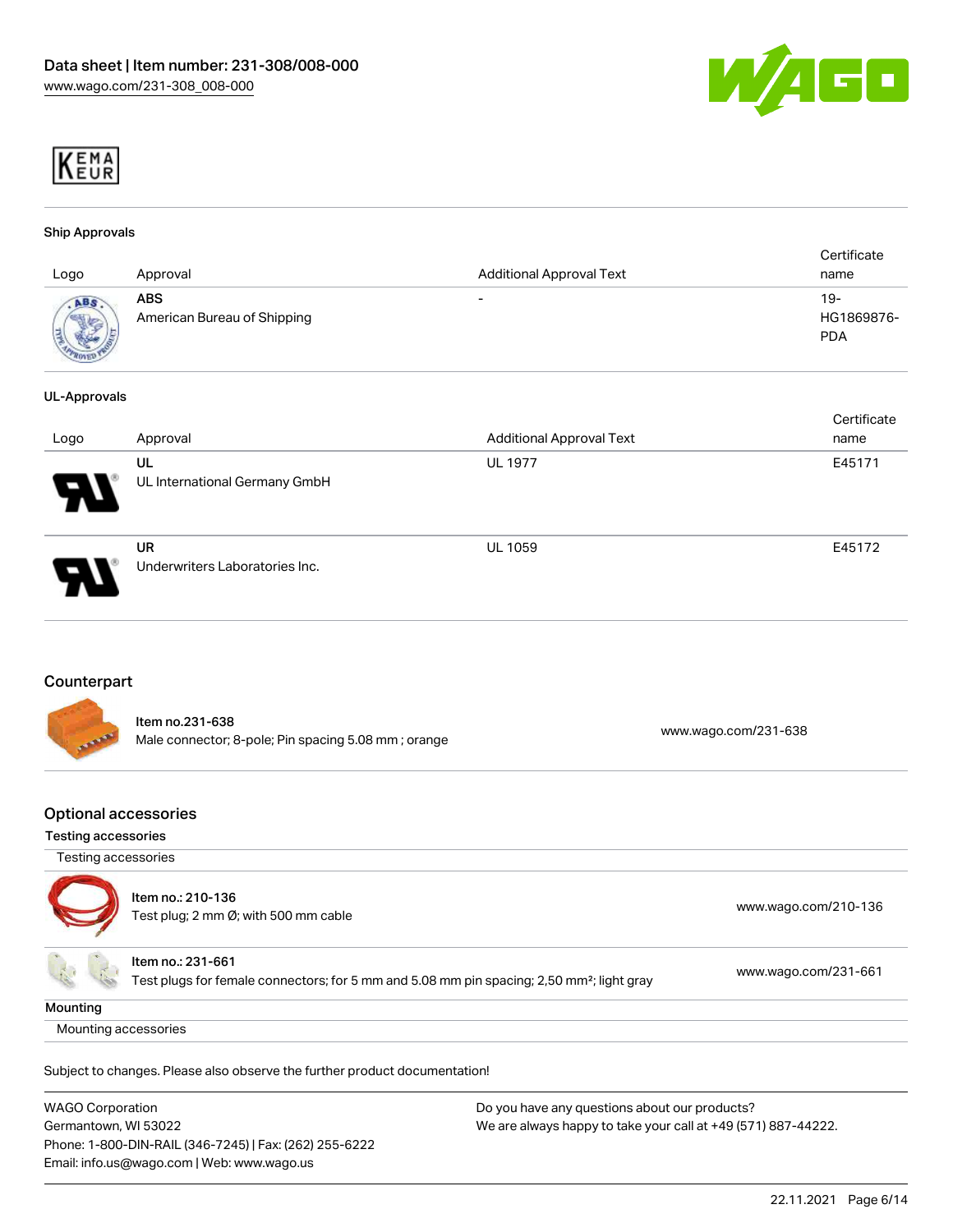[www.wago.com/231-308\\_008-000](http://www.wago.com/231-308_008-000)



[www.wago.com/209-137](http://www.wago.com/209-137)

Item no.: 209-137

Mounting adapter; can be used as end stop; 6.5 mm wide; gray

| <b>Ferrules</b> |                                                                                                                                                              |                      |
|-----------------|--------------------------------------------------------------------------------------------------------------------------------------------------------------|----------------------|
| Ferrule         |                                                                                                                                                              |                      |
|                 | Item no.: 216-101                                                                                                                                            | www.wago.com/216-101 |
|                 | Ferrule; Sleeve for 0.5 mm <sup>2</sup> / AWG 22; uninsulated; electro-tin plated; silver-colored                                                            |                      |
|                 | Item no.: 216-104                                                                                                                                            |                      |
|                 | Ferrule; Sleeve for 1.5 mm <sup>2</sup> / AWG 16; uninsulated; electro-tin plated; silver-colored                                                            | www.wago.com/216-104 |
| I               | Item no.: 216-106                                                                                                                                            |                      |
|                 | Ferrule; Sleeve for 2.5 mm <sup>2</sup> / AWG 14; uninsulated; electro-tin plated; silver-colored                                                            | www.wago.com/216-106 |
| ĩ.              | Item no.: 216-102                                                                                                                                            |                      |
|                 | Ferrule; Sleeve for 0.75 mm <sup>2</sup> / AWG 20; uninsulated; electro-tin plated; silver-colored                                                           | www.wago.com/216-102 |
|                 | Item no.: 216-103                                                                                                                                            |                      |
|                 | Ferrule; Sleeve for 1 mm <sup>2</sup> / AWG 18; uninsulated; electro-tin plated                                                                              | www.wago.com/216-103 |
|                 | Item no.: 216-123                                                                                                                                            |                      |
|                 | Ferrule; Sleeve for 1 mm <sup>2</sup> / AWG 18; uninsulated; electro-tin plated; silver-colored                                                              | www.wago.com/216-123 |
| î.              | Item no.: 216-122                                                                                                                                            |                      |
|                 | Ferrule; Sleeve for 0.75 mm <sup>2</sup> / AWG 20; uninsulated; electro-tin plated; silver-colored                                                           | www.wago.com/216-122 |
| I.              | Item no.: 216-124                                                                                                                                            |                      |
|                 | Ferrule; Sleeve for 1.5 mm <sup>2</sup> / AWG 16; uninsulated; electro-tin plated                                                                            | www.wago.com/216-124 |
|                 | Item no.: 216-142                                                                                                                                            |                      |
|                 | Ferrule; Sleeve for 0.75 mm <sup>2</sup> / 18 AWG; uninsulated; electro-tin plated; electrolytic copper; gastight                                            | www.wago.com/216-142 |
|                 | crimped; acc. to DIN 46228, Part 1/08.92                                                                                                                     |                      |
|                 | Item no.: 216-132<br>Ferrule; Sleeve for 0.34 mm <sup>2</sup> / AWG 24; uninsulated; electro-tin plated                                                      | www.wago.com/216-132 |
|                 |                                                                                                                                                              |                      |
|                 | Item no.: 216-121<br>Ferrule; Sleeve for 0.5 mm <sup>2</sup> / AWG 22; uninsulated; electro-tin plated; silver-colored                                       | www.wago.com/216-121 |
|                 | Item no.: 216-143                                                                                                                                            |                      |
|                 | Ferrule; Sleeve for 1 mm <sup>2</sup> / AWG 18; uninsulated; electro-tin plated; electrolytic copper; gastight                                               | www.wago.com/216-143 |
|                 | crimped; acc. to DIN 46228, Part 1/08.92                                                                                                                     |                      |
|                 | Item no.: 216-131                                                                                                                                            | www.wago.com/216-131 |
|                 | Ferrule; Sleeve for 0.25 mm <sup>2</sup> / AWG 24; uninsulated; electro-tin plated; silver-colored                                                           |                      |
|                 | Item no.: 216-141                                                                                                                                            |                      |
|                 | Ferrule; Sleeve for 0.5 mm <sup>2</sup> / 20 AWG; uninsulated; electro-tin plated; electrolytic copper; gastight<br>crimped; acc. to DIN 46228, Part 1/08.92 | www.wago.com/216-141 |
|                 | Item no.: 216-152                                                                                                                                            |                      |
|                 | Ferrule; Sleeve for 0.34 mm <sup>2</sup> / AWG 24; uninsulated; electro-tin plated                                                                           | www.wago.com/216-152 |
|                 | Item no.: 216-203                                                                                                                                            |                      |
|                 | Ferrule; Sleeve for 1 mm <sup>2</sup> / AWG 18; insulated; electro-tin plated; red                                                                           | www.wago.com/216-203 |
|                 |                                                                                                                                                              |                      |

Subject to changes. Please also observe the further product documentation!

WAGO Corporation Germantown, WI 53022 Phone: 1-800-DIN-RAIL (346-7245) | Fax: (262) 255-6222 Email: info.us@wago.com | Web: www.wago.us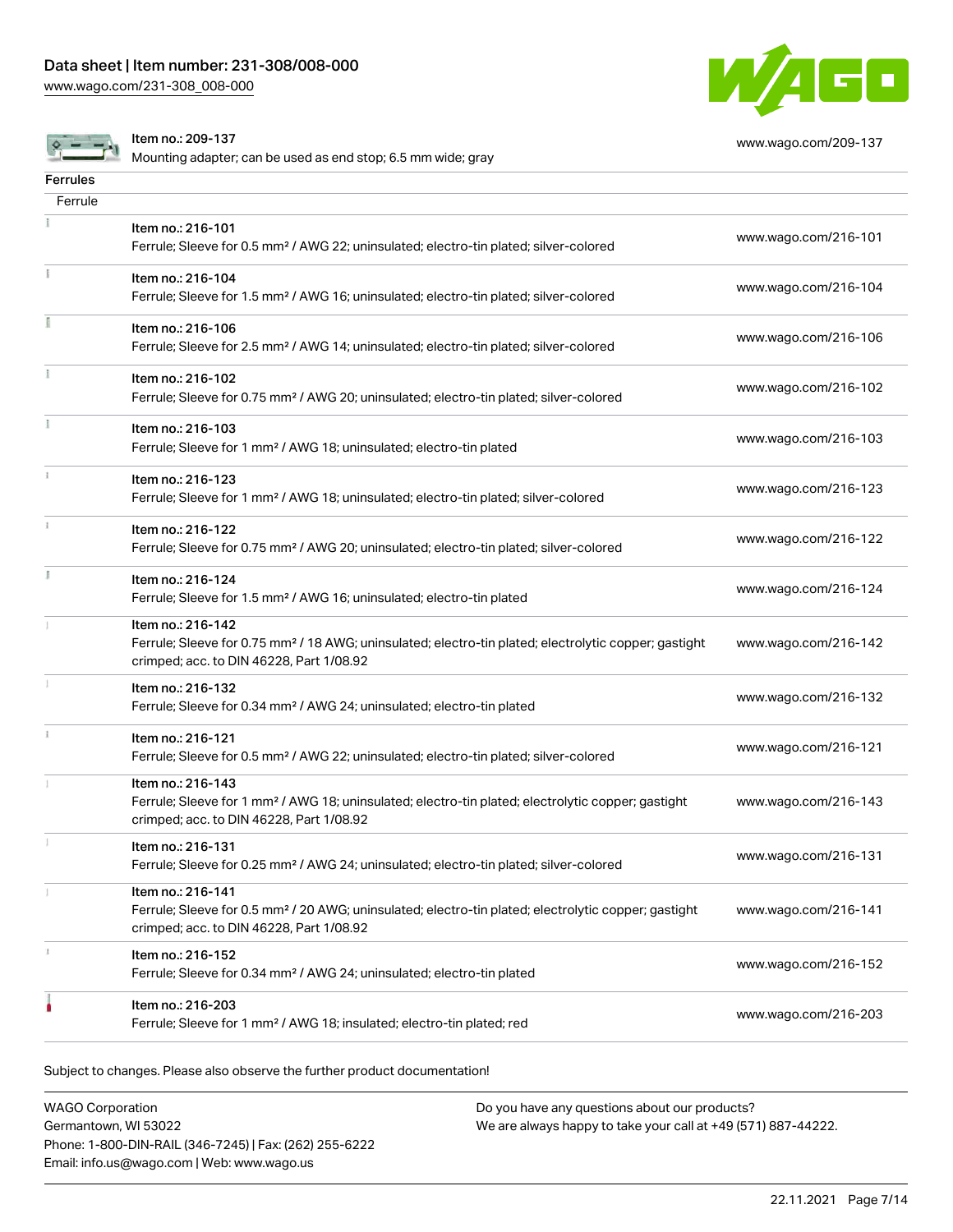[www.wago.com/231-308\\_008-000](http://www.wago.com/231-308_008-000)



|   | Item no.: 216-202<br>Ferrule; Sleeve for 0.75 mm <sup>2</sup> / 18 AWG; insulated; electro-tin plated; gray                                                                                             | www.wago.com/216-202 |
|---|---------------------------------------------------------------------------------------------------------------------------------------------------------------------------------------------------------|----------------------|
|   | Item no.: 216-151<br>Ferrule; Sleeve for 0.25 mm <sup>2</sup> / AWG 24; uninsulated; electro-tin plated                                                                                                 | www.wago.com/216-151 |
| 1 | Item no.: 216-204<br>Ferrule; Sleeve for 1.5 mm <sup>2</sup> / AWG 16; insulated; electro-tin plated; black                                                                                             | www.wago.com/216-204 |
|   | Item no.: 216-144<br>Ferrule; Sleeve for 1.5 mm <sup>2</sup> / AWG 16; uninsulated; electro-tin plated; electrolytic copper; gastight<br>crimped; acc. to DIN 46228, Part 1/08.92; silver-colored       | www.wago.com/216-144 |
|   | Item no.: 216-201<br>Ferrule; Sleeve for 0.5 mm <sup>2</sup> / 20 AWG; insulated; electro-tin plated; white                                                                                             | www.wago.com/216-201 |
| ۸ | Item no.: 216-223<br>Ferrule; Sleeve for 1 mm <sup>2</sup> / AWG 18; insulated; electro-tin plated; red                                                                                                 | www.wago.com/216-223 |
|   | Item no.: 216-241<br>Ferrule; Sleeve for 0.5 mm <sup>2</sup> / 20 AWG; insulated; electro-tin plated; electrolytic copper; gastight<br>crimped; acc. to DIN 46228, Part 4/09.90; white                  | www.wago.com/216-241 |
|   | Item no.: 216-242<br>Ferrule; Sleeve for 0.75 mm <sup>2</sup> / 18 AWG; insulated; electro-tin plated; electrolytic copper; gastight<br>crimped; acc. to DIN 46228, Part 4/09.90; gray                  | www.wago.com/216-242 |
|   | Item no.: 216-222<br>Ferrule; Sleeve for 0.75 mm <sup>2</sup> / 18 AWG; insulated; electro-tin plated; gray                                                                                             | www.wago.com/216-222 |
|   | Item no.: 216-221<br>Ferrule; Sleeve for 0.5 mm <sup>2</sup> / 20 AWG; insulated; electro-tin plated; white                                                                                             | www.wago.com/216-221 |
|   | Item no.: 216-224<br>Ferrule; Sleeve for 1.5 mm <sup>2</sup> / AWG 16; insulated; electro-tin plated; black                                                                                             | www.wago.com/216-224 |
|   | Item no.: 216-243<br>Ferrule; Sleeve for 1 mm <sup>2</sup> / AWG 18; insulated; electro-tin plated; electrolytic copper; gastight crimped; www.wago.com/216-243<br>acc. to DIN 46228, Part 4/09.90; red |                      |
| 1 | Item no.: 216-244<br>Ferrule; Sleeve for 1.5 mm <sup>2</sup> / AWG 16; insulated; electro-tin plated; electrolytic copper; gastight<br>crimped; acc. to DIN 46228, Part 4/09.90; black                  | www.wago.com/216-244 |
|   | Item no.: 216-263<br>Ferrule; Sleeve for 1 mm <sup>2</sup> / AWG 18; insulated; electro-tin plated; electrolytic copper; gastight crimped; www.wago.com/216-263<br>acc. to DIN 46228, Part 4/09.90; red |                      |
| 1 | Item no.: 216-264<br>Ferrule; Sleeve for 1.5 mm <sup>2</sup> / AWG 16; insulated; electro-tin plated; electrolytic copper; gastight<br>crimped; acc. to DIN 46228, Part 4/09.90; black                  | www.wago.com/216-264 |
| 1 | Item no.: 216-284<br>Ferrule; Sleeve for 1.5 mm <sup>2</sup> / AWG 16; insulated; electro-tin plated; electrolytic copper; gastight<br>crimped; acc. to DIN 46228, Part 4/09.90; black                  | www.wago.com/216-284 |
|   | Item no.: 216-262<br>Ferrule; Sleeve for 0.75 mm <sup>2</sup> / 18 AWG; insulated; electro-tin plated; electrolytic copper; gastight<br>crimped; acc. to DIN 46228, Part 4/09.90; gray                  | www.wago.com/216-262 |

WAGO Corporation Germantown, WI 53022 Phone: 1-800-DIN-RAIL (346-7245) | Fax: (262) 255-6222 Email: info.us@wago.com | Web: www.wago.us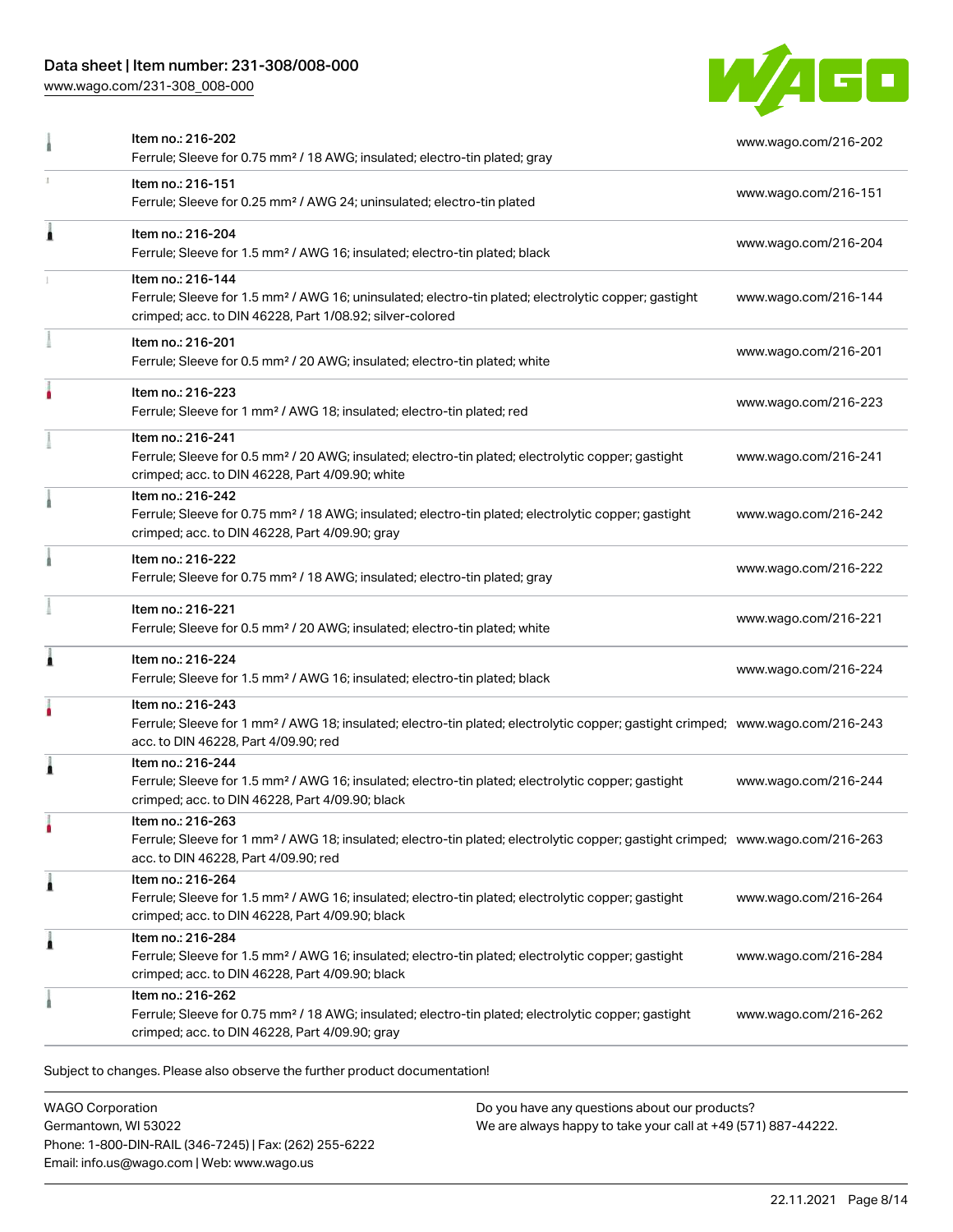[www.wago.com/231-308\\_008-000](http://www.wago.com/231-308_008-000)



|                | Item no.: 216-301<br>Ferrule; Sleeve for 0.25 mm <sup>2</sup> / AWG 24; insulated; electro-tin plated; yellow          | www.wago.com/216-301 |
|----------------|------------------------------------------------------------------------------------------------------------------------|----------------------|
|                | Item no.: 216-321<br>Ferrule; Sleeve for 0.25 mm <sup>2</sup> / AWG 24; insulated; electro-tin plated; yellow          | www.wago.com/216-321 |
|                | Item no.: 216-322<br>Ferrule; Sleeve for 0.34 mm <sup>2</sup> / 22 AWG; insulated; electro-tin plated; green           | www.wago.com/216-322 |
|                | Item no.: 216-302<br>Ferrule; Sleeve for 0.34 mm <sup>2</sup> / 22 AWG; insulated; electro-tin plated; light turquoise | www.wago.com/216-302 |
| Tools          |                                                                                                                        |                      |
| Operating tool |                                                                                                                        |                      |
|                | Item no.: 209-130<br>Operating tool; suitable for 264, 280 and 281 Series; 1-way; of insulating material; white        | www.wago.com/209-130 |
|                | Item no.: 209-132<br>Operating tool; for connecting comb-style jumper bar; 2-way; of insulating material               | www.wago.com/209-132 |
|                | Item no.: 231-159<br>Operating tool; natural                                                                           | www.wago.com/231-159 |
|                | Item no.: 231-231<br>Combination operating tool; red                                                                   | www.wago.com/231-231 |
|                | Item no.: 231-131<br>Operating tool; made of insulating material; 1-way; loose; white                                  | www.wago.com/231-131 |
|                | Item no.: 231-291<br>Operating tool; made of insulating material; 1-way; loose; red                                    | www.wago.com/231-291 |
|                | Item no.: 280-432<br>Operating tool; made of insulating material; 2-way; white                                         | www.wago.com/280-432 |
|                | Item no.: 280-434<br>Operating tool; made of insulating material; 4-way                                                | www.wago.com/280-434 |
|                | Item no.: 280-437<br>Operating tool; made of insulating material; 7-way                                                | www.wago.com/280-437 |
|                | Item no.: 280-440<br>Operating tool; made of insulating material; 10-way                                               | www.wago.com/280-440 |
|                | Item no.: 280-435<br>Operating tool; made of insulating material; 5-way; gray                                          | www.wago.com/280-435 |
|                | Item no.: 280-436<br>Operating tool; made of insulating material; 6-way                                                | www.wago.com/280-436 |
|                |                                                                                                                        |                      |

Subject to changes. Please also observe the further product documentation!

WAGO Corporation Germantown, WI 53022 Phone: 1-800-DIN-RAIL (346-7245) | Fax: (262) 255-6222 Email: info.us@wago.com | Web: www.wago.us Do you have any questions about our products? We are always happy to take your call at +49 (571) 887-44222.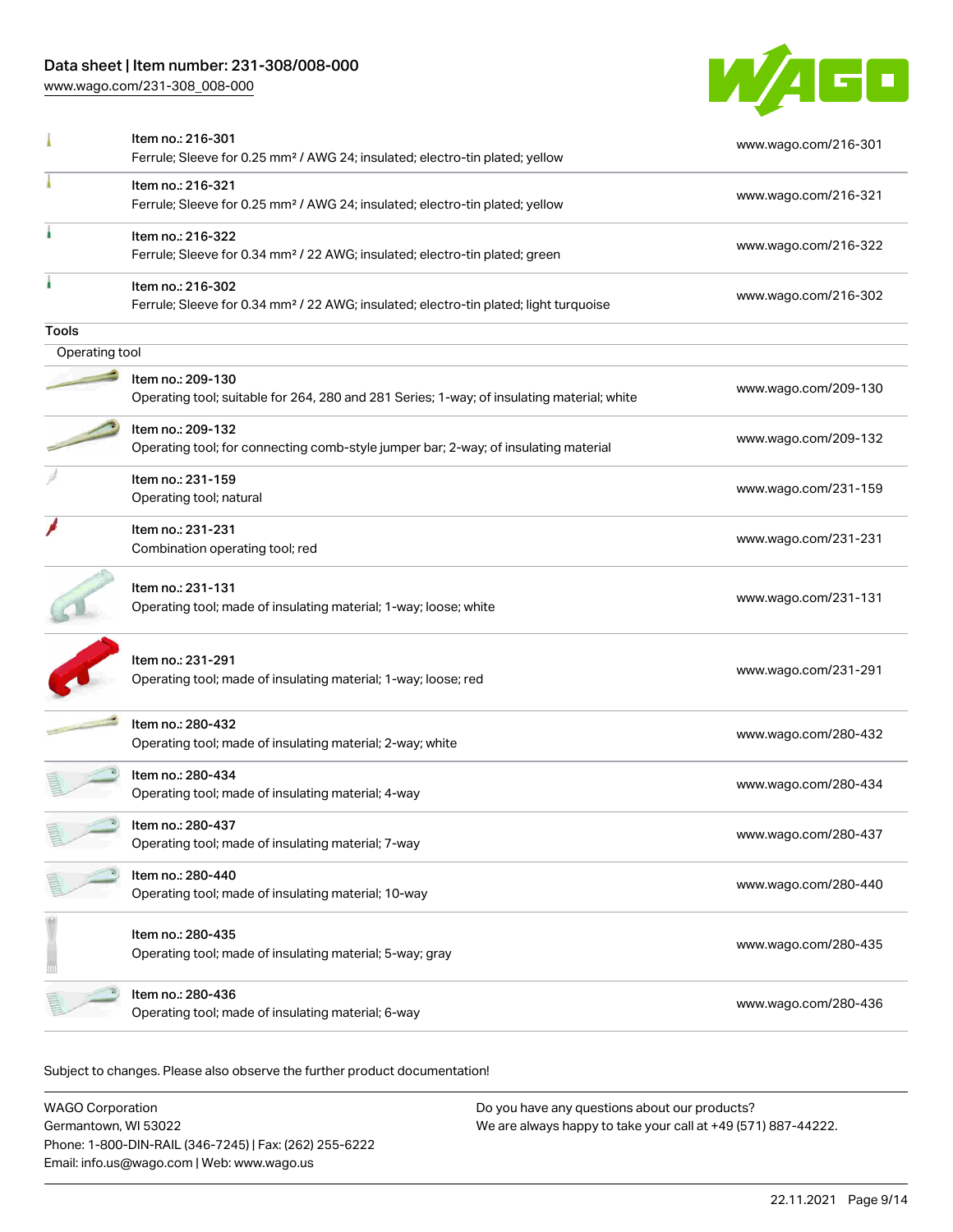[www.wago.com/231-308\\_008-000](http://www.wago.com/231-308_008-000)



|                            | Item no.: 280-438<br>Operating tool; made of insulating material; 8-way                         | www.wago.com/280-438 |
|----------------------------|-------------------------------------------------------------------------------------------------|----------------------|
|                            | Item no.: 280-433<br>Operating tool; made of insulating material; 3-way                         | www.wago.com/280-433 |
| Insulations stops          |                                                                                                 |                      |
| Insulation stop            |                                                                                                 |                      |
|                            | Item no.: 231-672<br>Insulation stop; 0.75 - 1 mm <sup>2</sup> ; dark gray                      | www.wago.com/231-672 |
|                            | Item no.: 231-670<br>Insulation stop; 0.08-0.2 mm <sup>2</sup> / 0.2 mm <sup>2</sup> "s"; white | www.wago.com/231-670 |
|                            | Item no.: 231-671<br>Insulation stop; 0.25 - 0.5 mm <sup>2</sup> ; light gray                   | www.wago.com/231-671 |
| Jumpers                    |                                                                                                 |                      |
| Jumper                     |                                                                                                 |                      |
|                            | Item no.: 231-905<br>Jumper; for conductor entry; 5-way; insulated; gray                        | www.wago.com/231-905 |
|                            | Item no.: 231-903<br>Jumper; for conductor entry; 3-way; insulated; gray                        | www.wago.com/231-903 |
|                            | Item no.: 231-907<br>Jumper; for conductor entry; 7-way; insulated; gray                        | www.wago.com/231-907 |
|                            | Item no.: 231-910<br>Jumper; for conductor entry; 10-way; insulated; gray                       | www.wago.com/231-910 |
|                            | Item no.: 231-902<br>Jumper; for conductor entry; 2-way; insulated; gray                        | www.wago.com/231-902 |
| Mounting adapter           |                                                                                                 |                      |
| Mounting accessories       |                                                                                                 |                      |
|                            | Item no.: 209-148<br>Multi mounting adapter; for DIN-35 rail; 25 mm wide; gray                  | www.wago.com/209-148 |
| Strain relief              |                                                                                                 |                      |
| Strain relief housing      |                                                                                                 |                      |
|                            | Item no.: 232-638<br>Strain relief housing; orange                                              | www.wago.com/232-638 |
| <b>Marking accessories</b> |                                                                                                 |                      |
|                            | Subject to changes. Please also observe the further product documentation!                      |                      |

WAGO Corporation Germantown, WI 53022 Phone: 1-800-DIN-RAIL (346-7245) | Fax: (262) 255-6222 Email: info.us@wago.com | Web: www.wago.us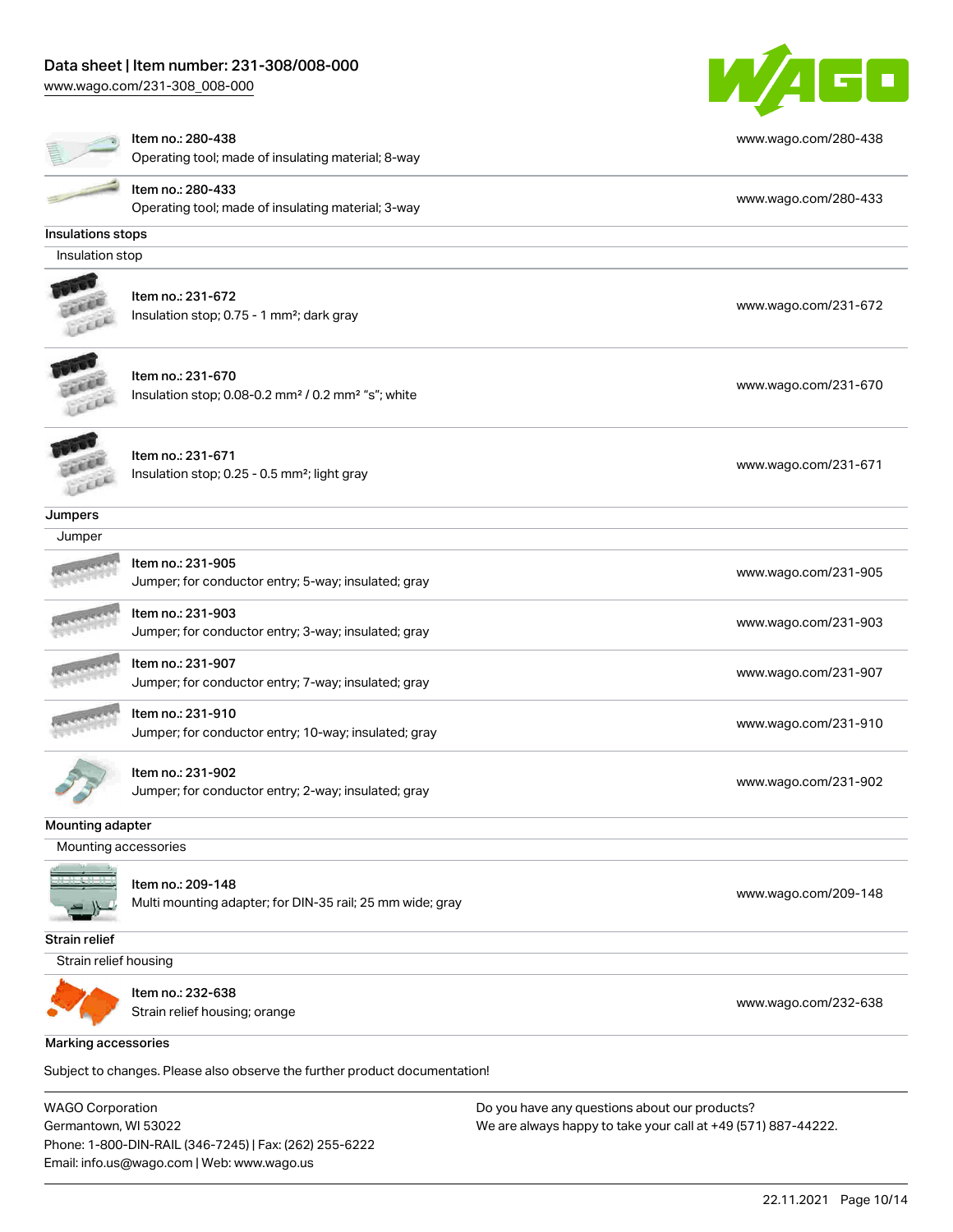Email: info.us@wago.com | Web: www.wago.us

[www.wago.com/231-308\\_008-000](http://www.wago.com/231-308_008-000)



| Marking strip                                           |                                                                                                                                                                                                                                                                                                                                                                            |                                                                                                                |                                                                      |                                  |  |
|---------------------------------------------------------|----------------------------------------------------------------------------------------------------------------------------------------------------------------------------------------------------------------------------------------------------------------------------------------------------------------------------------------------------------------------------|----------------------------------------------------------------------------------------------------------------|----------------------------------------------------------------------|----------------------------------|--|
|                                                         | Item no.: 210-331/508-103<br>Marking strips; as a DIN A4 sheet; MARKED; 1-12 (200x); Height of marker strip: 2.3 mm/0.091 in; Strip<br>length 182 mm; Horizontal marking; Self-adhesive; white                                                                                                                                                                             |                                                                                                                | /508-103                                                             | www.wago.com/210-331             |  |
|                                                         | Item no.: 210-331/508-104<br>Marking strips; as a DIN A4 sheet; MARKED; 13-24 (200x); Height of marker strip: 2.3 mm/0.091 in; Strip<br>length 182 mm; Horizontal marking; Self-adhesive; white                                                                                                                                                                            |                                                                                                                | /508-104                                                             | www.wago.com/210-331             |  |
|                                                         | Item no.: 210-332/508-202<br>mm; Horizontal marking; Self-adhesive; white                                                                                                                                                                                                                                                                                                  | Marking strips; as a DIN A4 sheet; MARKED; 1-16 (160x); Height of marker strip: 3 mm; Strip length 182         |                                                                      | www.wago.com/210-332<br>/508-202 |  |
|                                                         | Item no.: 210-332/508-204<br>Marking strips; as a DIN A4 sheet; MARKED; 17-32 (160x); Height of marker strip: 3 mm; Strip length<br>182 mm; Horizontal marking; Self-adhesive; white                                                                                                                                                                                       |                                                                                                                | www.wago.com/210-332<br>/508-204                                     |                                  |  |
|                                                         | Item no.: 210-332/508-206<br>Marking strips; as a DIN A4 sheet; MARKED; 33-48 (160x); Height of marker strip: 3 mm; Strip length<br>182 mm; Horizontal marking; Self-adhesive; white<br>Item no.: 210-332/508-205<br>Marking strips; as a DIN A4 sheet; MARKED; 1-32 (80x); Height of marker strip: 3 mm; Strip length 182<br>mm; Horizontal marking; Self-adhesive; white |                                                                                                                | www.wago.com/210-332<br>/508-206<br>www.wago.com/210-332<br>/508-205 |                                  |  |
|                                                         |                                                                                                                                                                                                                                                                                                                                                                            |                                                                                                                |                                                                      |                                  |  |
| Cover                                                   |                                                                                                                                                                                                                                                                                                                                                                            |                                                                                                                |                                                                      |                                  |  |
| Cover                                                   |                                                                                                                                                                                                                                                                                                                                                                            |                                                                                                                |                                                                      |                                  |  |
|                                                         | Item no.: 231-669<br>Lockout caps; for covering unused clamping units; orange                                                                                                                                                                                                                                                                                              |                                                                                                                | www.wago.com/231-669                                                 |                                  |  |
| <b>Downloads</b><br>Documentation                       |                                                                                                                                                                                                                                                                                                                                                                            |                                                                                                                |                                                                      |                                  |  |
| <b>Additional Information</b><br>Technical explanations |                                                                                                                                                                                                                                                                                                                                                                            | 2019 Apr 3                                                                                                     | pdf<br>2.0 MB                                                        | Download                         |  |
| <b>CAD</b> files                                        |                                                                                                                                                                                                                                                                                                                                                                            |                                                                                                                |                                                                      |                                  |  |
| CAD data                                                |                                                                                                                                                                                                                                                                                                                                                                            |                                                                                                                |                                                                      |                                  |  |
|                                                         | 2D/3D Models 231-308/008-000                                                                                                                                                                                                                                                                                                                                               |                                                                                                                | URL                                                                  | Download                         |  |
| <b>CAE</b> data                                         |                                                                                                                                                                                                                                                                                                                                                                            |                                                                                                                |                                                                      |                                  |  |
|                                                         | EPLAN Data Portal 231-308/008-000                                                                                                                                                                                                                                                                                                                                          |                                                                                                                | URL                                                                  | Download                         |  |
|                                                         | ZUKEN Portal 231-308/008-000<br>Subject to changes. Please also observe the further product documentation!                                                                                                                                                                                                                                                                 |                                                                                                                |                                                                      |                                  |  |
| <b>WAGO Corporation</b><br>Germantown, WI 53022         | Phone: 1-800-DIN-RAIL (346-7245)   Fax: (262) 255-6222                                                                                                                                                                                                                                                                                                                     | Do you have any questions about our products?<br>We are always happy to take your call at +49 (571) 887-44222. |                                                                      |                                  |  |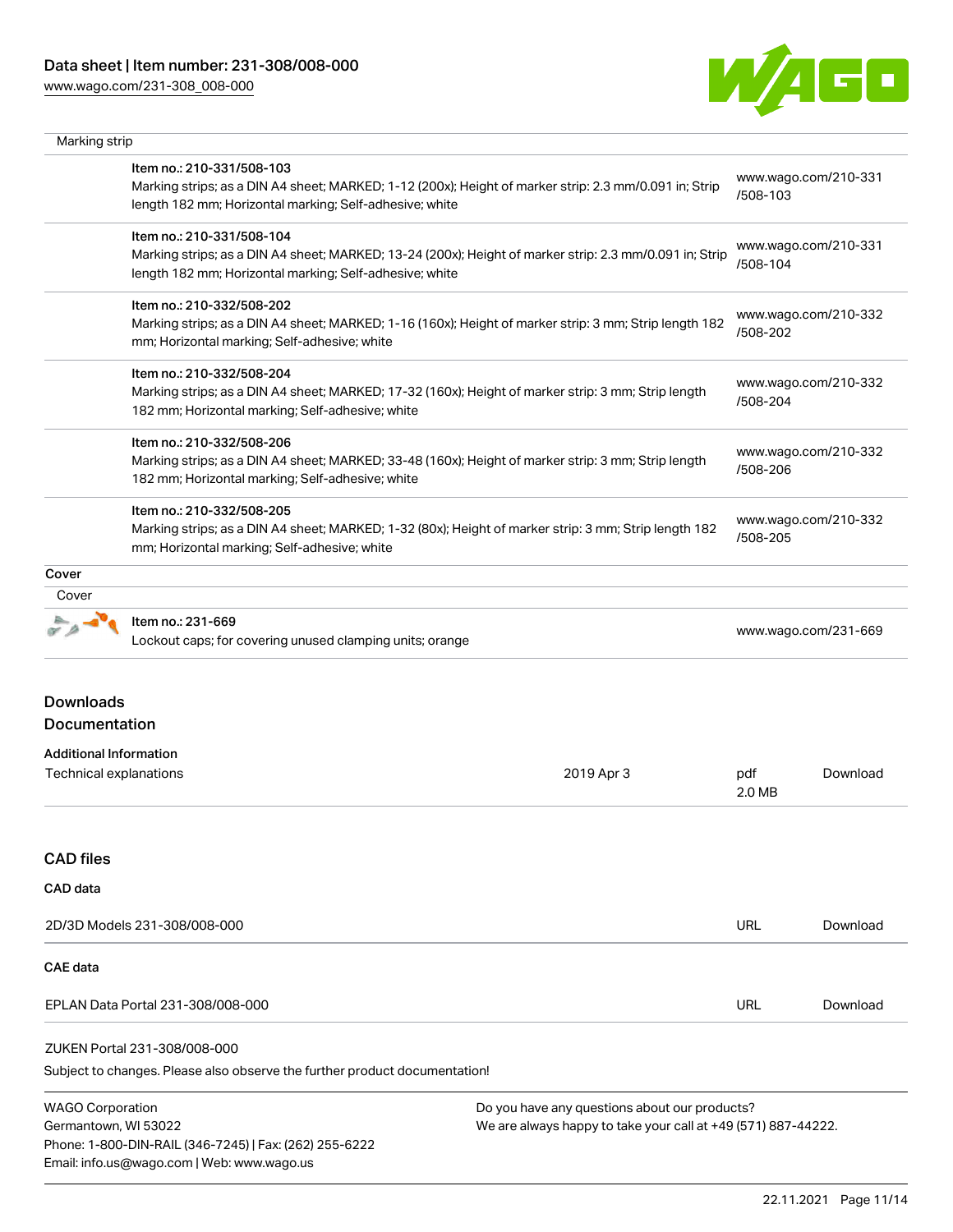

|                                                                                                                                                                     | <b>URL</b> | Download |
|---------------------------------------------------------------------------------------------------------------------------------------------------------------------|------------|----------|
| EPLAN Data Portal 231-308/008-000                                                                                                                                   | <b>URL</b> | Download |
|                                                                                                                                                                     |            |          |
| <b>Environmental Product Compliance</b>                                                                                                                             |            |          |
| <b>Compliance Search</b>                                                                                                                                            |            |          |
| Environmental Product Compliance 231-308/008-000                                                                                                                    |            | Download |
| 1-conductor female connector; CAGE CLAMP <sup>®</sup> ; 2.5 mm <sup>2</sup> ; Pin spacing 5.08 mm; 8-<br>pole; Snap-in mounting feet; 2,50 mm <sup>2</sup> ; orange |            |          |

### Installation Notes



Inserting a conductor via 3.5 mm screwdriver – CAGE CLAMP® actuation parallel to conductor entry.



Inserting a conductor via 3.5 mm screwdriver – CAGE CLAMP® actuation perpendicular to conductor entry.



Inserting a conductor into CAGE CLAMP® unit via operating lever (231-291).



Inserting a conductor via operating tool.

Subject to changes. Please also observe the further product documentation!

WAGO Corporation Germantown, WI 53022 Phone: 1-800-DIN-RAIL (346-7245) | Fax: (262) 255-6222 Email: info.us@wago.com | Web: www.wago.us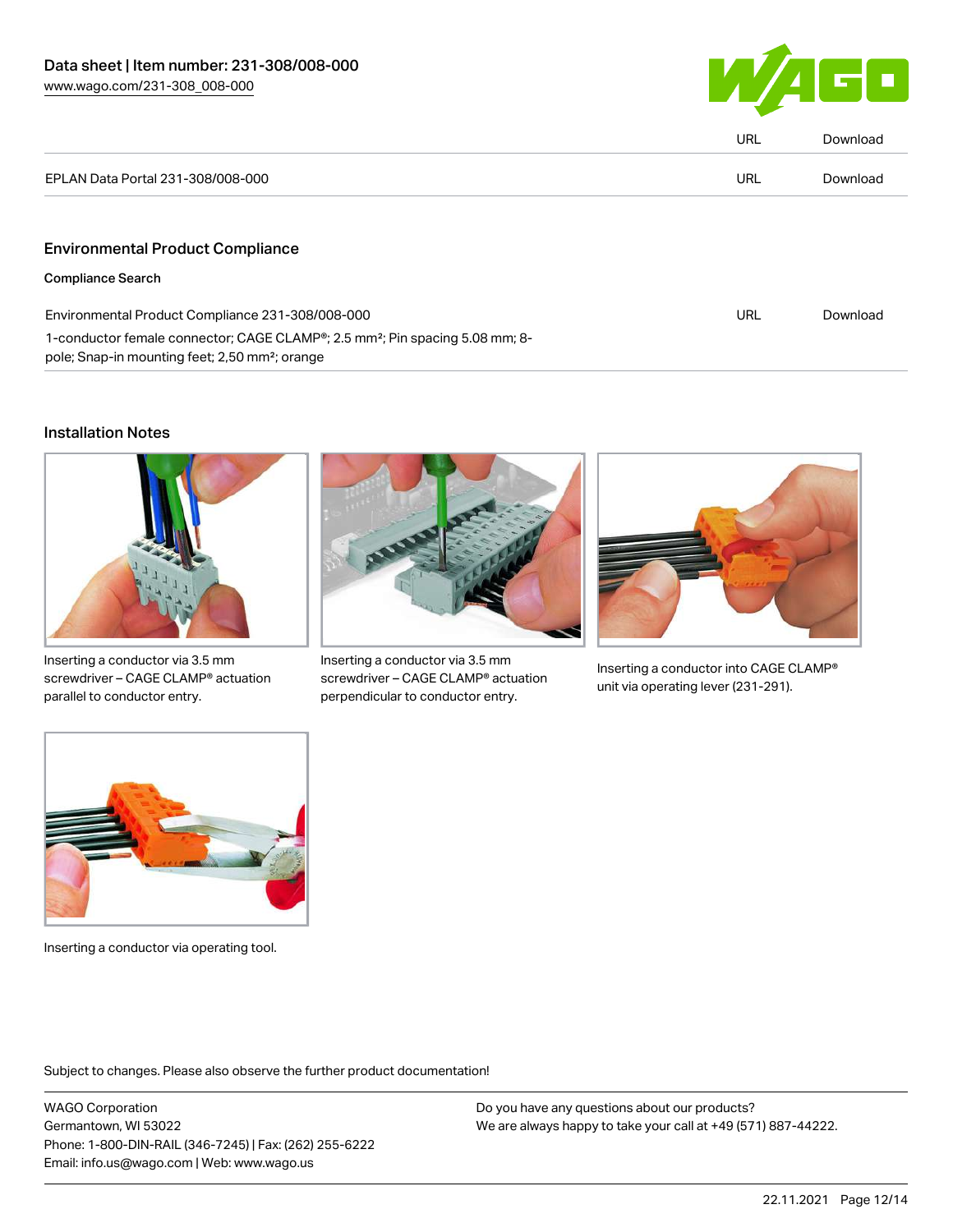



Coding a female connector by removing coding finger(s).



Testing – female connector with CAGE CLAMP®

Integrated test ports for testing perpendicular to conductor entry via 2 or 2.3 mm Ø test plug

### Installation



Male connector with strain relief plate



Strain relief housing shown with a male connector equipped with CAGE CLAMP®

Subject to changes. Please also observe the further product documentation!

WAGO Corporation Germantown, WI 53022 Phone: 1-800-DIN-RAIL (346-7245) | Fax: (262) 255-6222 Email: info.us@wago.com | Web: www.wago.us